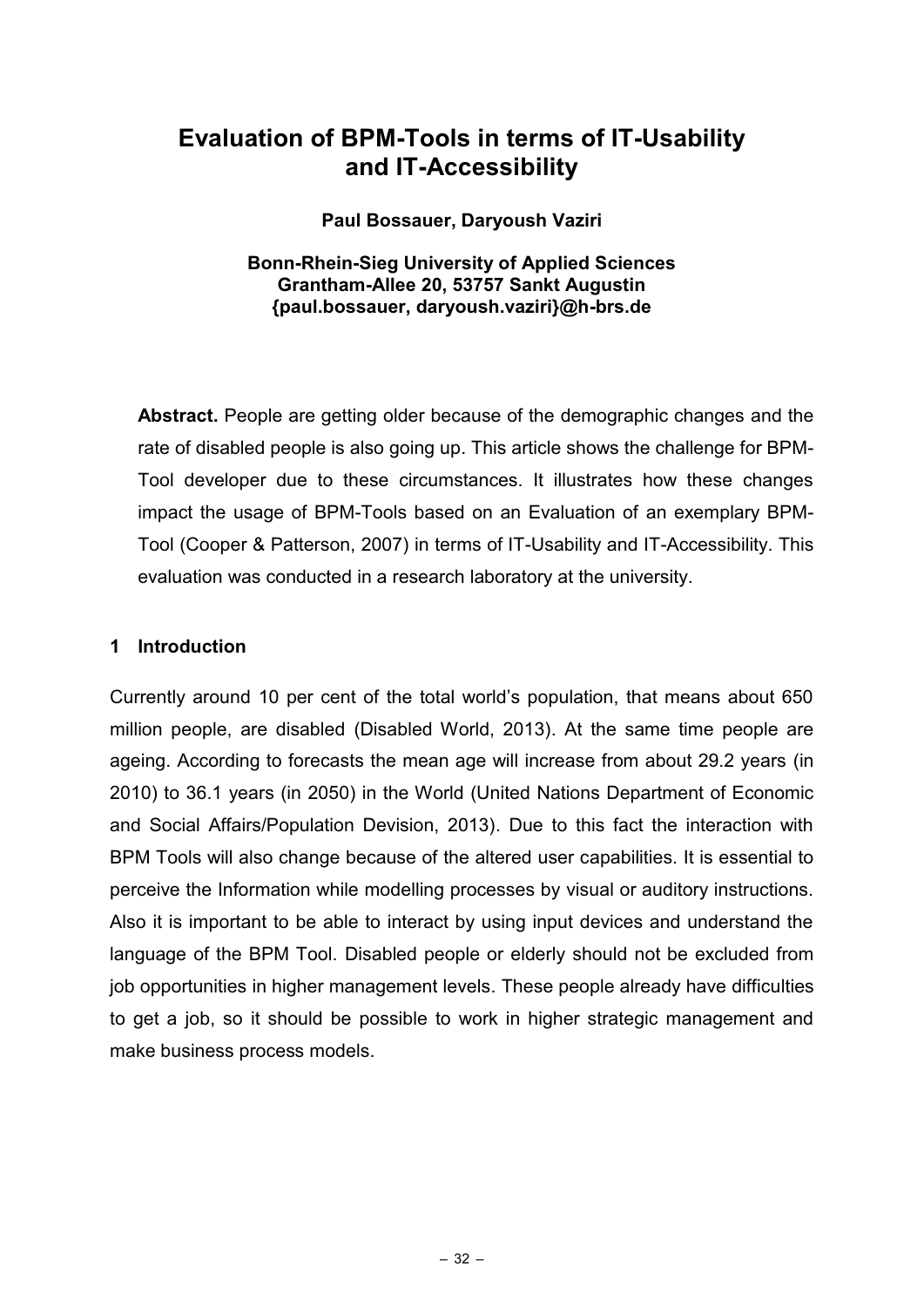There are different groups of relevant users: People who are disabled for a long time, people getting disabled suddenly by accident or older people who are losing specific capabilities by aging. All this contributes to the change of the user behaviour and capabilities over the next decades. Therefore it is important to verify if the actual BPM-Tools can meet the requirements of upcoming changes in user capabilities. Following hypothesis was constructed by the authors for this investigation:

*Hypothesis: Interaction with BPM tools is not influenced by user capabilities, which are altered due to age, physical or cognitive restrictions*

The purpose of this article is to examine if and how the usage of BPM tools is influenced by restricted capabilities through disability or ageing. Next chapter describes the research methodology the authors chose for this research.

# **2 Research methodology**

First of all it is important to differentiate between usability and accessibility. Usability describes the extent to which a product can be used by specified users to achieve specified goals with effectiveness, efficiency and satisfaction in a specified context of use (ISO 9241 -11: 1998). Accessibility on the other hand means that people with disabilities are able to use the product. The World Wide Web Consortium (W3C) for example, started a Web Accessibility Initiative (WAI) to promote Accessibility in the World Wide Web. The WAI says people with disabilities can use the Web. More specifically, Web accessibility means that disabled people can perceive, understand, navigate and interact with the Web-, and that they can contribute to the web. But other people benefit also, e.g. older people with changing abilities due to aging (World Wide Web Consortium (W3C), 2005). The same applies to software, not just the web. These definitions provide the basis for the research methodology of Usability and Accessibility.

The authors started with the evaluation of Usability using ARIS Business Architect 7.2 as exemplary BPM Tool (Software AG, 2013). The evaluation of Usability based on the Usability Guidelines from the "Deutsche Akkreditierungsstelle GmbH"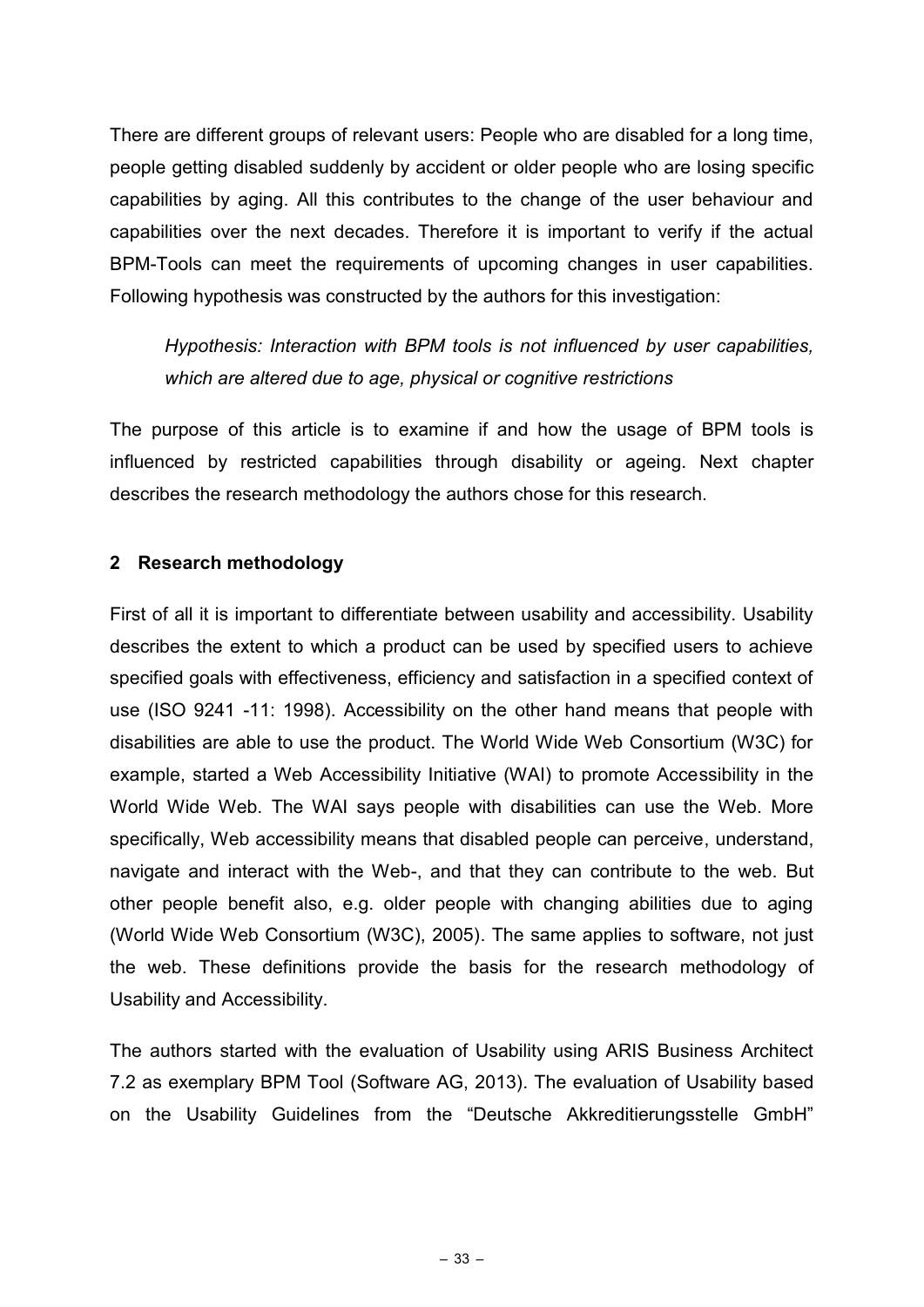(German accreditation agendy) (Deutsche Akkreditierungsstelle, 2010). Following figure shows the procedure of the evaluation:



#### Figure 1: Procedure of Usability Evaluation

In the beginning it is important to define a context-scenario and a use-case. Afterwards the context-scenario and use-case have to be analysed and deduced into requirements up to testing-criteria. Once all testing-criteria are done, the research execution can begin.

Within the scope of this research the authors chose student assistants for the usability tests. These assistants work at the Bonn-Rhein-Sieg University in the Servicepoint, a helpdesk for student concerns, and they have to model business process models, because of the high fluctuation within the Servicepoint, that means the test-user had already experience with ARIS Business Architect 7.2. After a short discussion they had been connected to an eye-tracking system and had to accomplish the provided use-case while they had been tracked with the eye-tracking system. A short interview followed after this procedure and comprised some qualitative Information about the BPM Tool. The Use-Case comprised the modelling of a typical process in ARIS Business Architect 7.2. Results are going to be discussed in the next chapter.

The accessibility test was based on the guidelines of Web Content Accessibility Guidelines (WCAG) 2.0 (World Wide Web Consortium (W3C), 2008). In the first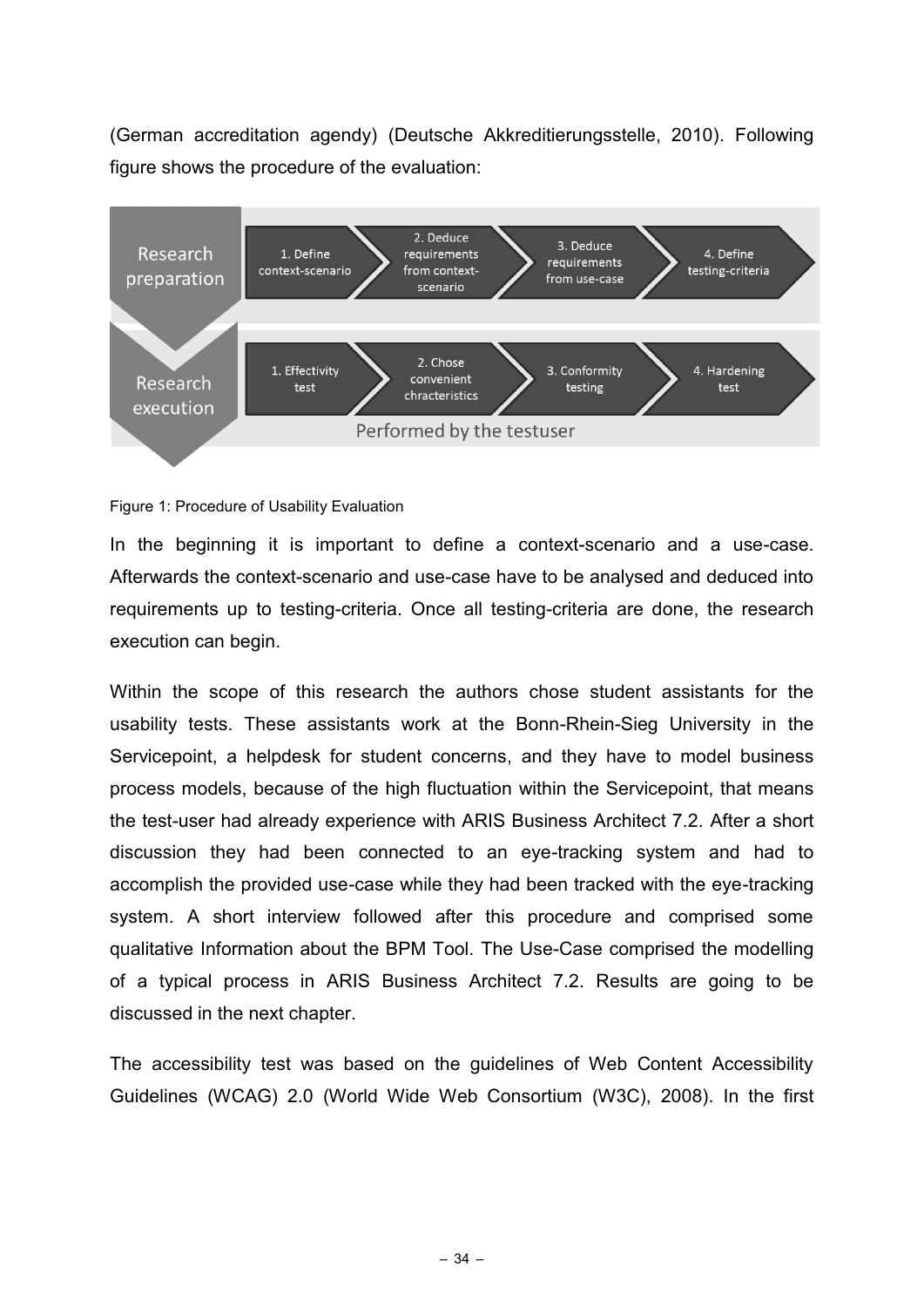place it is important to choose the relevant criteria for the evaluation of the BPM Tool. Once all relevant criteria are chosen the list of criteria can be prepared. The following figure shows the list of criteria used for this research. This list is fundamental for the evaluation, based on it the user go through every criterion and indicate if this criterion is fulfilled, partly fulfilled or unfulfilled by testing it in the research laboratory. The results of the accessibility evaluation are also shown in the next chapter.

|                |                 | <b>Criterion Description</b>                                       |
|----------------|-----------------|--------------------------------------------------------------------|
|                |                 |                                                                    |
| Perceivable    | C <sub>1</sub>  | Provide text alternatives for any non-text content                 |
|                |                 | Content can be presented in different ways without losing          |
|                | C <sub>2</sub>  | information or structure                                           |
|                |                 | Color is not used as the only visual means of conveying            |
|                |                 | information, indicating an action, prompting a response, or        |
|                | C <sub>3</sub>  | distinguishing a visual element                                    |
|                |                 | The visual presentation of text and images of text has a           |
|                |                 | contrast ratio of at least 4.5:1, large-scale text and images of   |
|                | C <sub>4</sub>  | large-scale text have a contrast ratio of at least 3:1             |
|                |                 | Except for captions and images of text, text can be resized        |
|                |                 | without assistive technology up to 200 percent without loss of     |
|                | C <sub>5</sub>  | content or functionality.                                          |
| Operable       |                 | All functionality of the content is operable through a keyboard    |
|                |                 | interface without requiring specific timings for individual        |
|                | C <sub>6</sub>  | keystrokes.                                                        |
|                |                 | Software do not contain anything that flashes more than three      |
|                | C7              | times in any one second period.                                    |
|                |                 | Software provide ways to help users navigate, find content,        |
|                | C8              | and determine where they are.                                      |
|                |                 | If it can be navigated sequentially and the navigation             |
|                |                 | sequences affect meaning or operation, focusable                   |
|                |                 | components receive focus in an order that preserves meaning        |
|                | C9              | and operability.                                                   |
|                |                 | The purpose of each link can be determinded from the link          |
|                |                 | text alone or from the link text together with ist                 |
|                | C <sub>10</sub> | programmatically determined link context.                          |
| Understandable |                 | The default human language can be programmatically                 |
|                | C <sub>11</sub> | determinded                                                        |
|                | C <sub>12</sub> | Applications appear and operate in predictable ways.               |
|                |                 | If an input error is automatically detected, the item that is in   |
|                |                 | error is identified and the error is described to the user in      |
|                | C <sub>13</sub> | text.<br>Labels or instructions are provided when content requires |
|                | C <sub>14</sub> | user input.                                                        |
| Robust         | C <sub>15</sub> | Compatibality with current and future user agents.                 |
|                |                 | BPM Tool is compatible with assistive technologies like screen     |
|                | C <sub>16</sub> | reader, magnifier or voice input                                   |

Figure 2: List of criteria for the Evaluation of Accessibility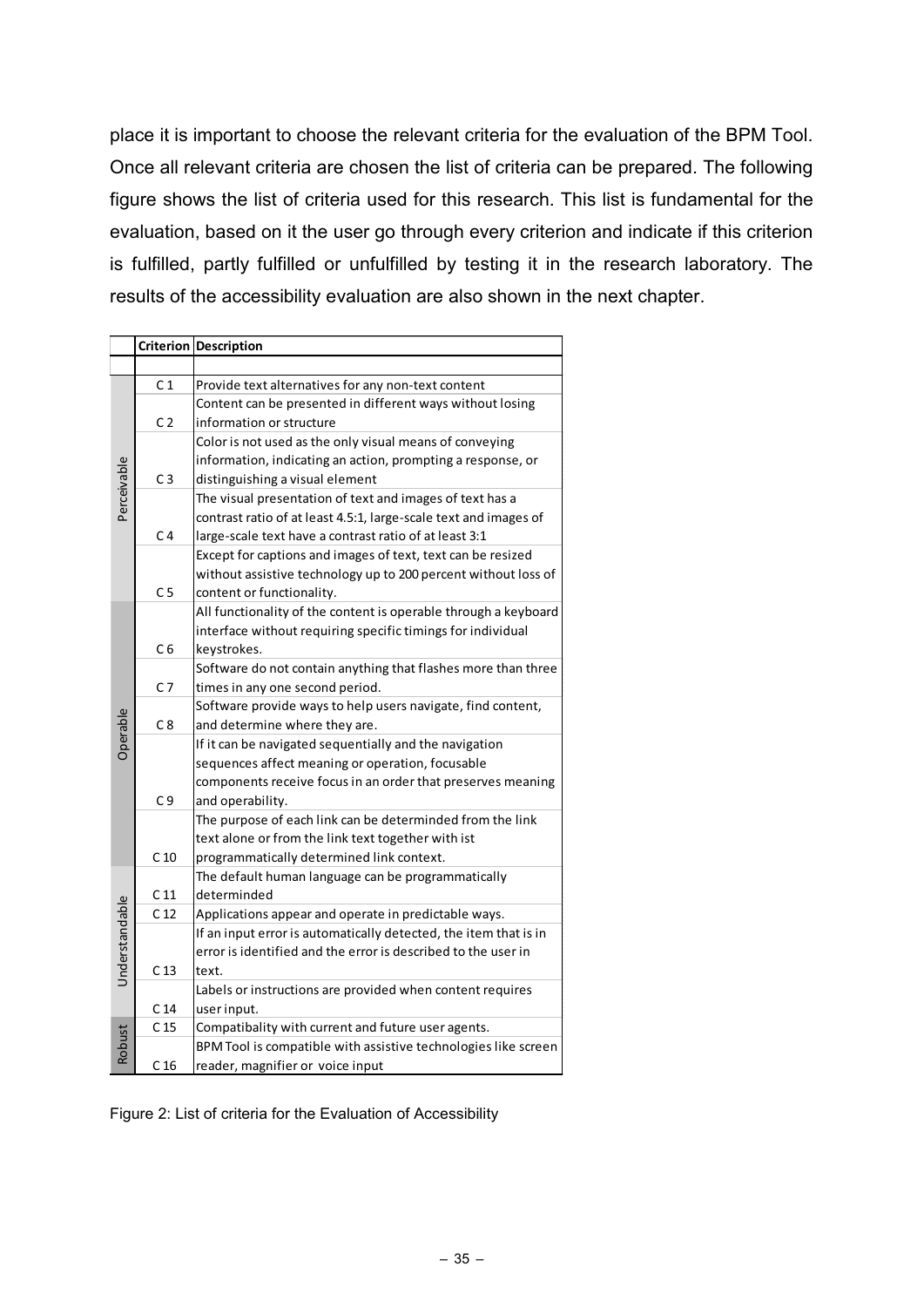# **3 Results**

In Hindsight on the Evaluation the results may be summarised as follows:

# **Usability**

The purpose was to model a process in ARIS Business Architect 7.2. This purpose was fulfilled without any considerable issues. This BPM Tool met all the requirements the authors and test user deduced in the beginning related to usability, so effectiveness can be confirmed.

Since no interruptions occurred while executing the Use-Case could be found in the recording from the Eye-Tracker and no questions occurred, efficiency can also be confirmed.

Signs of discontent weren't also noticeable at the discussion after executing the Use-Case, therefore satisfaction is also confirmed.

Altogether the Evaluation of ARIS Business Architect 7.2 in relation to Usability was very positive, considering that it was tested by an experienced user.

# Accessibility

Just 6 of the 16 criterions were fulfilled, 5 of the 16 criterions were partly fulfilled and the rest was unfulfilled, thus are only 37.5 percent of the criterions fulfilled. Deficits are seen especially in the categories perceivable, usable and robust. Only the results in the category understandable were surprisingly good.

In summary it can be said under reserve of representativeness that ARIS Business Architect 7.2 performed well regarding to Usability, but in terms of accessibility many deficiencies were noted.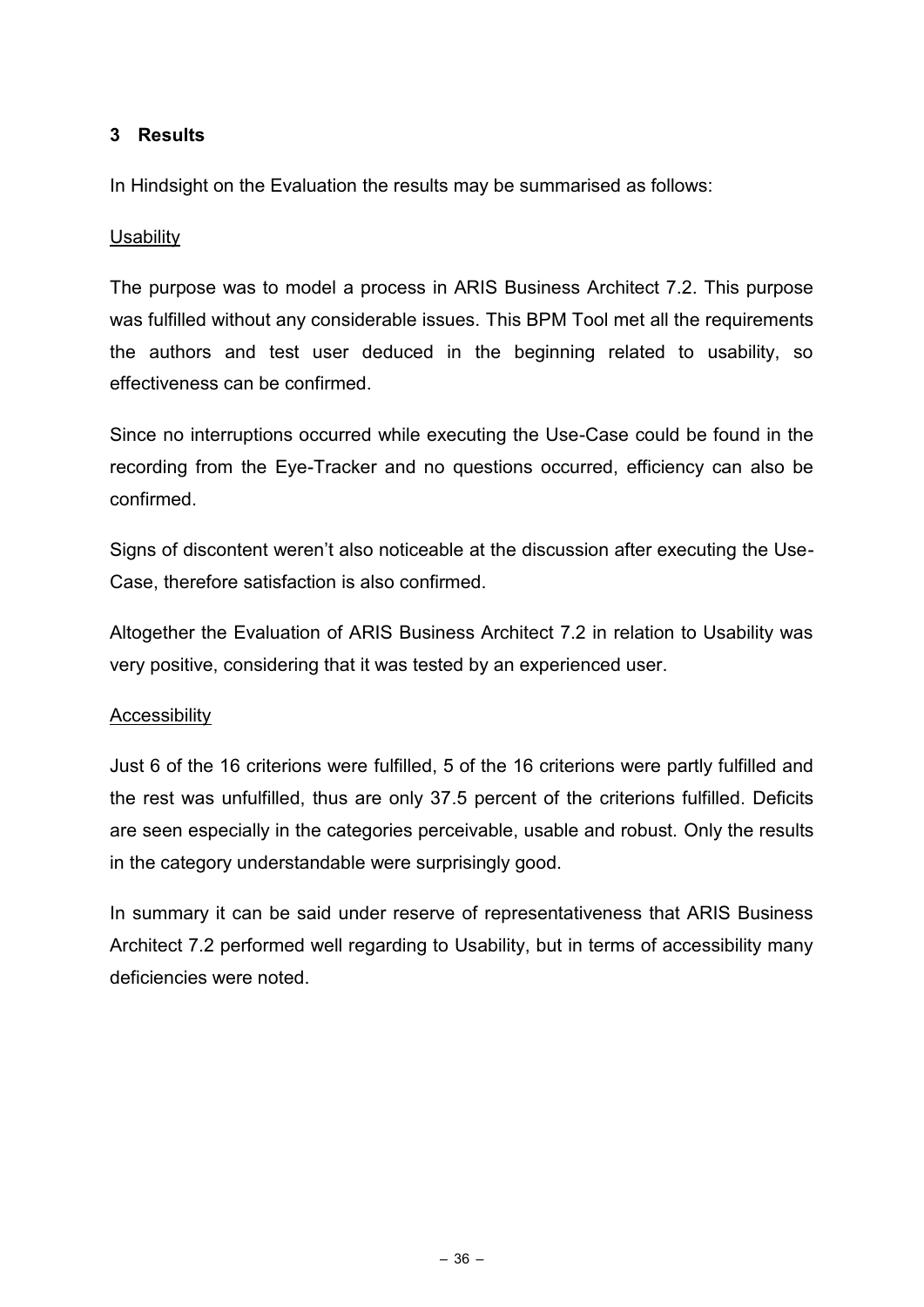# **4 Discussion**

In conclusion usability and accessibility is an important point in the future. Especially in the software industry. As said in the introduction the number of disabled and elderly is going up, so it is important to consider these changes in the software development.

Due to the small circumference this study is not representative. In the context of this article it wasn't possible to get a representative number of disabled and old people for this research because of temporal restrictions. The evaluation of usability was executed with a small user group. For a better representativeness it is essential to get a large random sample with different user groups. For example people without experience in modelling with BPM Tools, as well as people who did it long time ago. Furthermore it is important to involve disabled people in the evaluation of accessibility, for example while creating the list of criteria for the evaluation. Altogether the purpose of this article was not to get representative results, but to show a possible evaluation method for usability and accessibility and give an impact for further studies in this area.

Despite the lack of representativeness these results show that especially accessibility is not adequately treated in ARIS Business Architect 7.2. Probably other BPM Tools will show similar results. Concluded it can be said that the interaction with BPM Tools is highly influenced by user capabilities. People with visual impairments can't work properly with BPM Tools, because they can't perceive all information. So we can reject the hypothesis of this article.

This is just the beginning of researches in this area. The Bonn-Rhein-Sieg University of Applied Sciences is planning representative studies in this topic area in cooperation with disabled and old people.